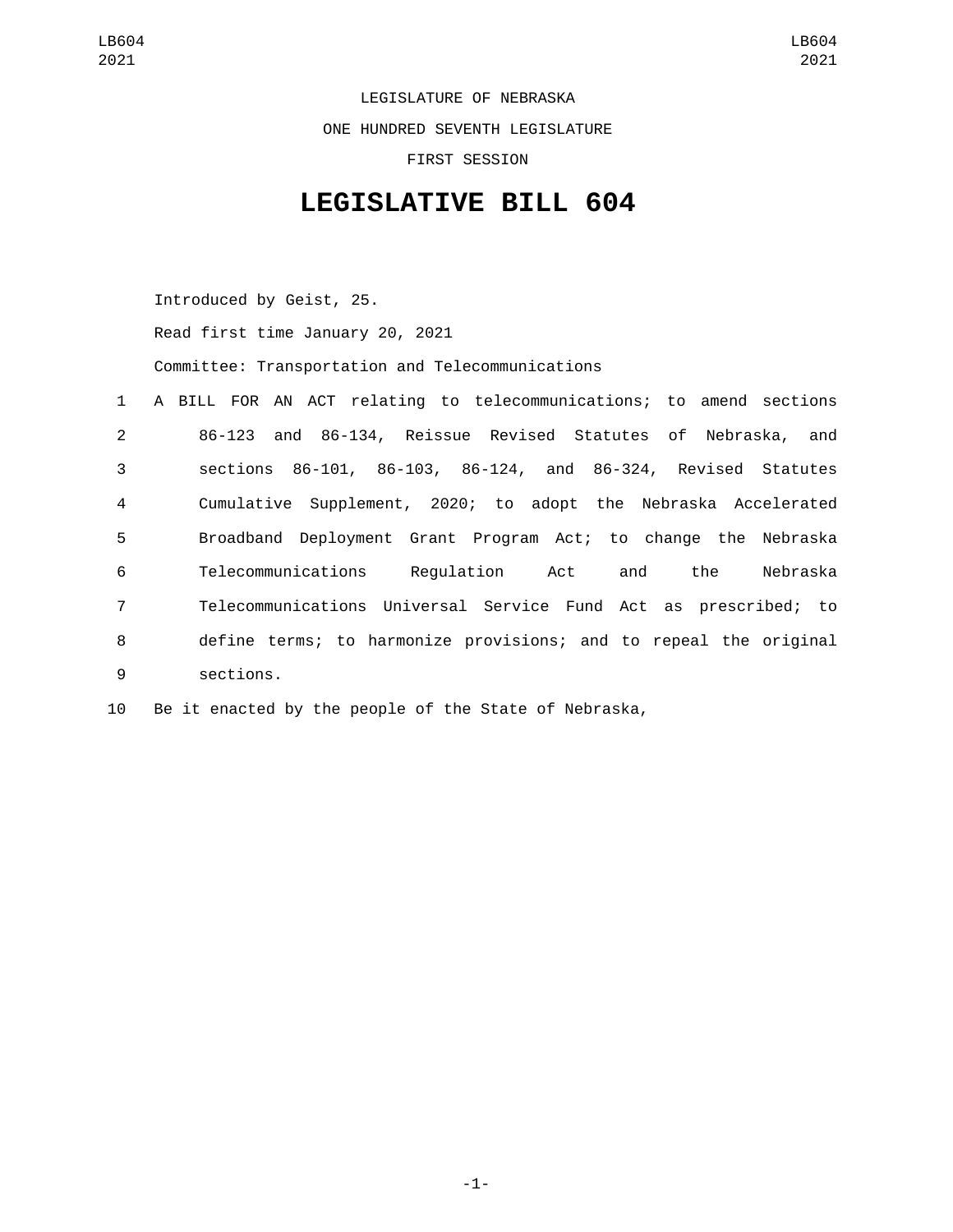| 1              | Section 1. Sections 1 to 10 of this act shall be known and may be         |
|----------------|---------------------------------------------------------------------------|
| $\overline{c}$ | cited as the Nebraska Accelerated Broadband Deployment Grant Program Act. |
| 3              | The Legislature finds and declares that the State of<br>Sec. 2.           |
| 4              | Nebraska should encourage private investment in broadband Internet        |
| 5              | service and aggressive competition between providers of such service, and |
| 6              | any initiative to improve broadband Internet service in rural areas of    |
| 7              | this state should be done in a manner that does not unintentionally       |
| 8              | disrupt or hamper the highly competitive broadband marketplace. The       |
| 9              | purpose of the Nebraska Accelerated Broadband Deployment Grant Program    |
| 10             | Act is to establish a competitive grant program to award grants directly  |
| 11             | to Internet service providers that seek to expand access to broadband     |
| 12             | Internet service in the state, particularly in unserved or underserved    |
| 13             | areas of the state.                                                       |
| 14             | For purposes of the Nebraska Accelerated Broadband<br>Sec. 3.             |
| 15             | Deployment Grant Program Act:                                             |
| 16             | (1) Census block means the smallest geographic area for which the         |
| 17             | United States Bureau of the Census collects and tabulates decennial       |
| 18             | census data;                                                              |
| 19             | (2) Department means the Department of Economic Development;              |
| 20             | (3) Eligible telecommunications carrier means<br>eligible<br>an           |
| 21             | telecommunications carrier as designated under 47 U.S.C. 214(e), as such  |
| 22             | section existed on January 1, 2021;                                       |
| 23             | (4) Local exchange area has the same meaning as in section 86-115;        |
| 24             | Minimum broadband speeds means a download speed of fifty<br>(5)           |
| 25             | megabits per second and an upload speed of fifty megabits per second;     |
| 26             | (6) Municipality means any city or village in this state;                 |
| 27             | (7) Program means the Nebraska Accelerated Broadband Deployment           |
| 28             | Grant Program created in section 4 of this act;                           |
| 29             | (8) Supported area means the census blocks within a local exchange        |
| 30             | area for which the Public Service Commission designates an eligible       |
| 31             | telecommunications carrier to receive high-cost support from the Nebraska |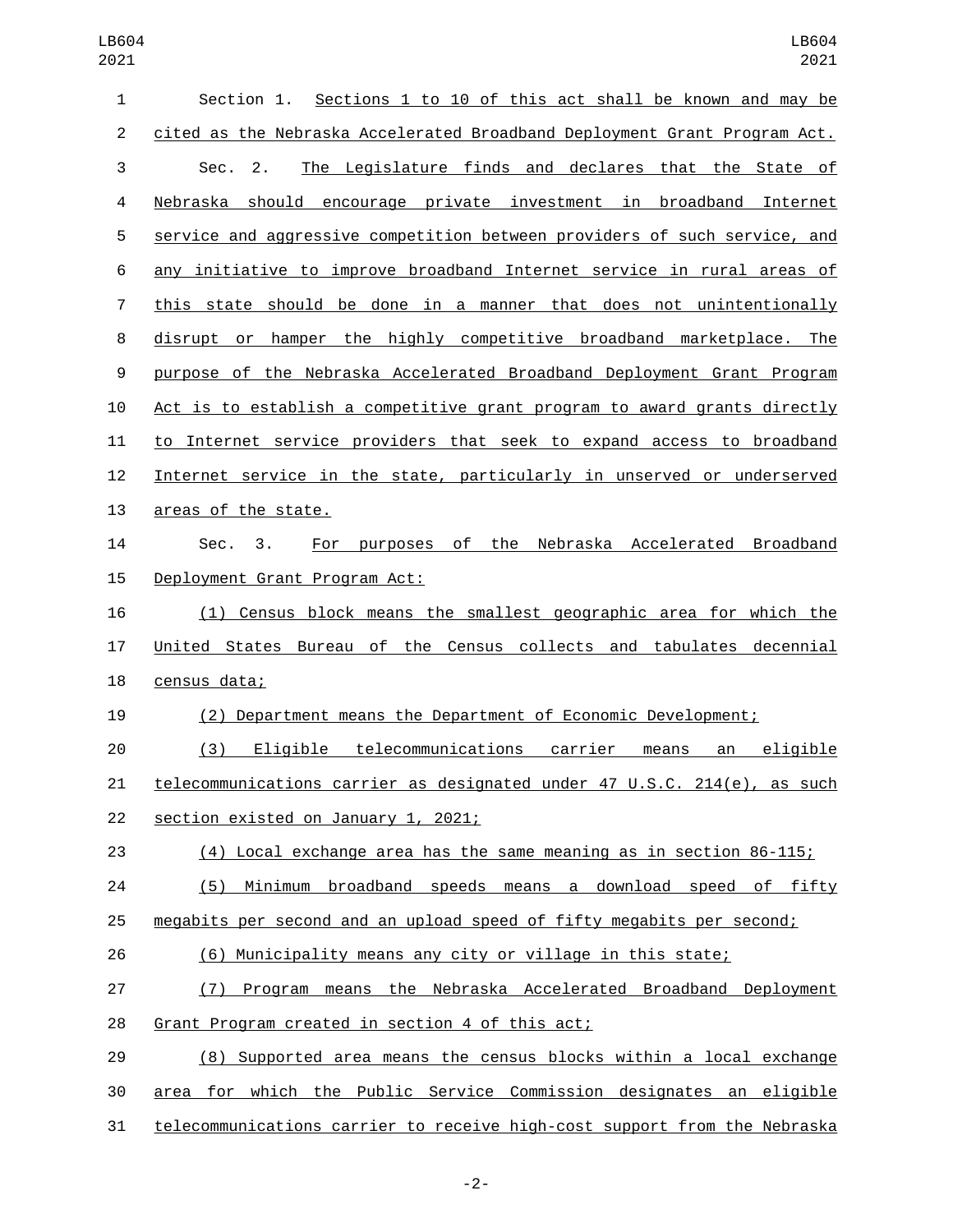| $\mathbf{1}$   | Telecommunications Universal Service Fund or any census block for which a |
|----------------|---------------------------------------------------------------------------|
| $\overline{c}$ | company receives funding from a state or federal program to provide       |
| $\sqrt{3}$     | broadband services; and                                                   |
| 4              | (9) Supported voice services means the services described in 47           |
| 5              | $C.F.R. 54.101(a)(1)$ , as such regulation existed on January 1, 2021.    |
| 6              | (1) The Nebraska Accelerated Broadband Deployment Grant<br>Sec. 4.        |
| 7              | Program is hereby created. The program shall be administered by the       |
| 8              | department. Funding for the program shall be subject to available         |
| 9              | appropriations.                                                           |
| 10             | (2) Applicants for a grant under the program shall submit an              |
| 11             | application to the department in a form and manner established by the     |
| 12             | department. The application shall include, but not be limited to, the     |
| 13             | following information:                                                    |
| 14             | (a) A description of the project supported area, including a listing      |
| 15             | of the census blocks to be served by the project;                         |
| 16             | (b) A description of the broadband Internet infrastructure that is        |
| 17             | proposed to be deployed;                                                  |
| 18             | (c) The number of locations that would obtain access to broadband         |
| 19             | Internet service or have broadband Internet service upgraded;             |
| 20             | (d) The total cost of the proposed project and the timeframe in           |
| 21             | <u>which the project will be completed; and</u>                           |
| 22             | (e) Any other information required by the department.                     |
| 23             | Sec. 5. (1) The department shall establish a weighting or scoring         |
| 24             | system to evaluate and rank the applications received each fiscal year.   |
| 25             | (2) In each fiscal year, at least thirty days prior to the first day      |
| 26             | that applications may be submitted, the department shall publish on the   |
| 27             | department's web site the specific criteria and the quantitative          |
| 28             | weighting or scoring system the department will use to evaluate and rank  |
| 29             | applications and award grants pursuant to the program. The department's   |
| 30             | weighting or scoring system shall include, at a minimum, the following    |
| 31             | elements:                                                                 |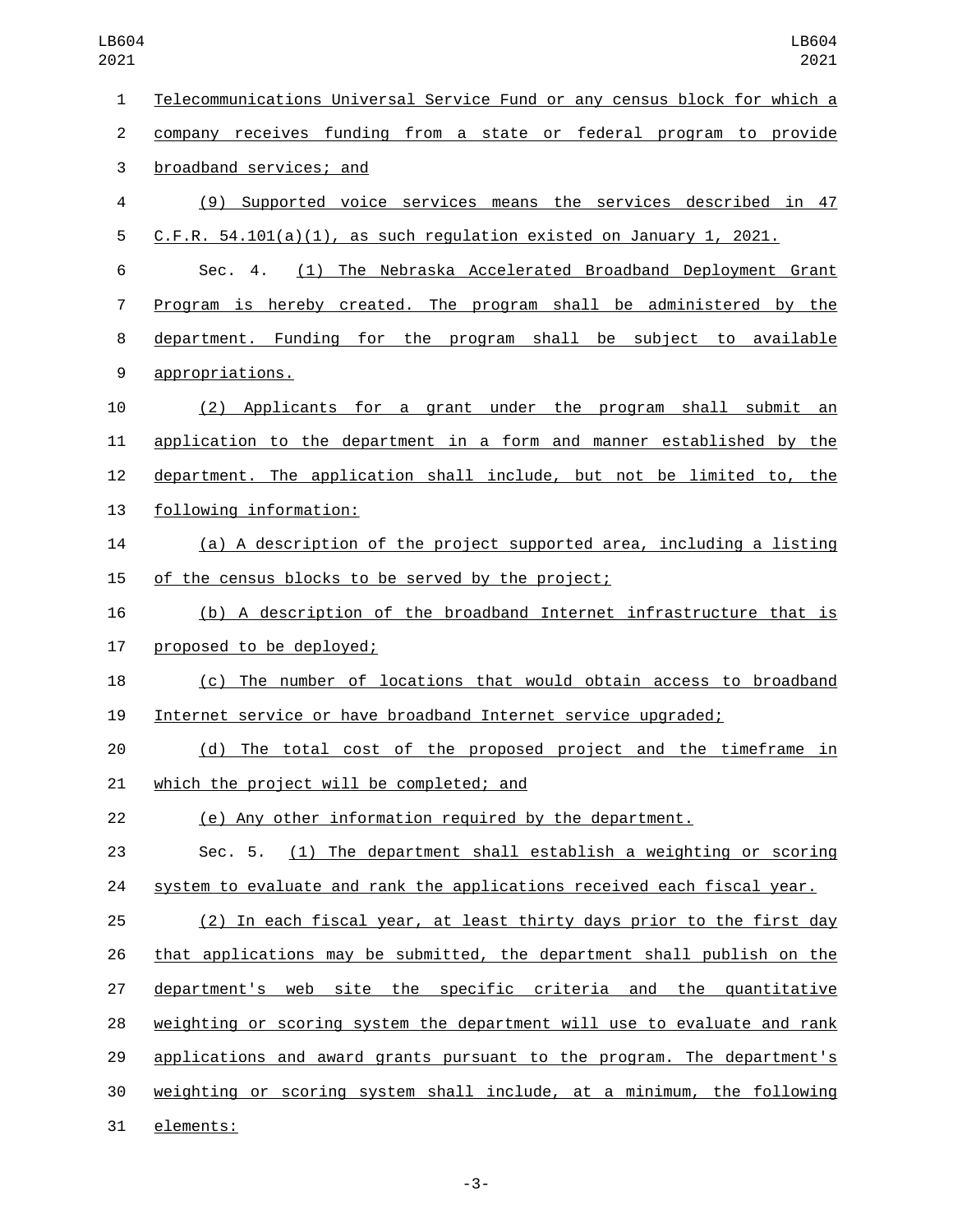| LB604<br>2021  | LB604<br>2021                                                             |
|----------------|---------------------------------------------------------------------------|
| 1              | (a) The financial, technical, and legal capability of the applicant       |
| $\overline{c}$ | to deploy and operate broadband Internet service;                         |
| 3              | (b) The number of locations served in the most cost-efficient manner      |
| 4              | possible considering the project area density, with higher scores for a   |
| 5              | higher number of homes served;                                            |
| 6              | (c) The available minimum broadband speeds, with higher scores for        |
| $\overline{7}$ | faster speeds;                                                            |
| 8              | (d) The ability of the infrastructure to be scalable to higher            |
| 9              | broadband Internet speeds in the future;                                  |
| 10             | (e) Commitment of the applicant to fund a portion of the project          |
| 11             | from sources other than grants under the program, with higher scores for  |
| 12             | higher amounts of matching funds; and                                     |
| 13             | (f) The length of time the applicant has been operating, the length       |
| 14             | of time the applicant has been operating broadband Internet services, and |
| 15             | the location where the applicant has been operating.                      |
| 16             | The department shall establish an independent panel to score<br>(3)       |
| 17             | each application based upon the department's weighting or scoring system. |
| 18             | The independent panel shall consist of XX.                                |
| 19             | Notwithstanding the weighting or scoring system described in<br>(4)       |
| 20             | this section, if an applicant has previously been approved by the Federal |
| 21             | Communications Commission for funding from the Rural Digital Opportunity  |
| 22             | Fund or by the Public Service Commission for grants from the Nebraska     |
| 23             | Telecommunications Universal Service Fund, such applicant shall also be   |
| 24             | approved for a grant under the program, unless problems<br>have been      |
| 25             | discovered since the time the applicant was approved by the Federal       |
| 26             | Communications Commission or the Public Service Commission.               |
| 27             | Sec. 6. (1) The department shall not award a grant for any project        |
| 28             | that is:                                                                  |
| 29             | (a) Within a municipality with a population of greater than five          |
| 30             | thousand residents; or                                                    |
| 31             | Within a municipality where more than fifty percent of the<br>(b)         |

-4-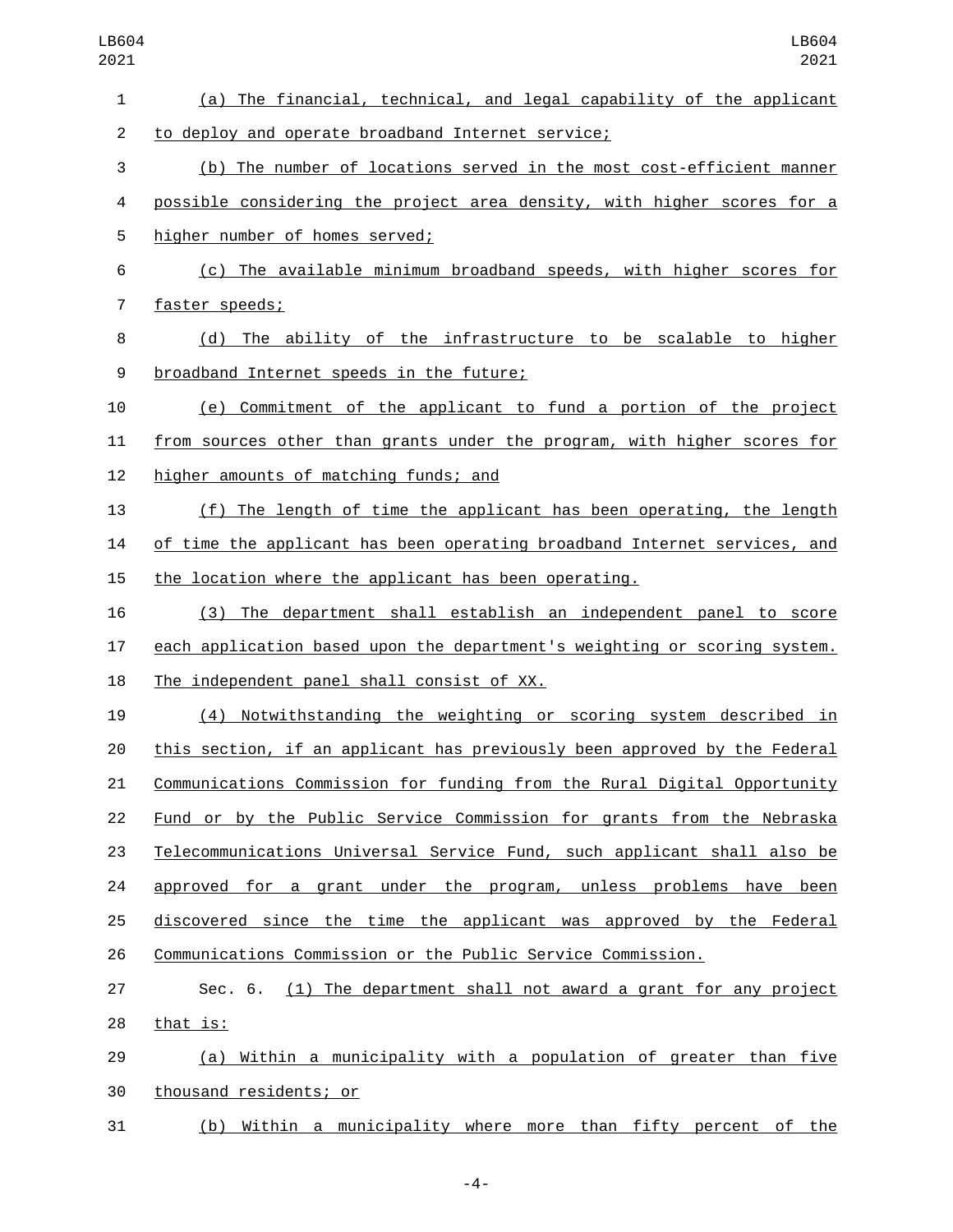| $\mathbf{1}$     | residents have access to existing broadband Internet services greater    |
|------------------|--------------------------------------------------------------------------|
| $\overline{2}$   | than the minimum broadband speeds.                                       |
| 3                | (2) The department shall not award any grant funding to areas that       |
| 4                | have previously been awarded state or federal broadband grant support,   |
| 5                | unless such award is for incremental speeds.                             |
| 6                | (1) Within fifteen business days after the close of the<br>Sec. 7.       |
| $\overline{7}$   | grant application process, the department shall publish on the           |
| 8                | department's web site the proposed project areas for each application    |
| $\boldsymbol{9}$ | submitted.                                                               |
| 10               | (2) Within forty-five days after publication of the information          |
| 11               | under subsection (1) of this section, a broadband Internet service       |
| 12               | provider that provides existing service in or adjacent to the proposed   |
| 13               | project area may submit a written challenge to an application to the     |
| 14               | department. Such challenge shall contain information demonstrating that  |
| 15               | the provider:                                                            |
| 16               | (a) Currently provides broadband Internet service to retail              |
| 17               | customers at or above the minimum broadband speeds within the proposed   |
| 18               | project area;                                                            |
| 19               | (b) Has begun construction to provide broadband Internet service to      |
| 20               | customers within the proposed project area at or above the minimum       |
| 21               | broadband speeds; or                                                     |
| 22               | (c) Has committed to providing broadband Internet service to retail      |
| 23               | customers within the proposed project area within the timeframe proposed |
| 24               | the applicant and can demonstrate substantial preconstruction<br>by      |
| 25               | activities, such as engineering work, permits, or contractor bids.       |
| 26               | (3) Within three business days after the submission of a written         |
| 27               | challenge, the department shall notify the applicant of such challenge.  |
| 28               | The applicant shall have ten business days after such notification to    |
| 29               | provide any supplemental information regarding the challenged area.      |
| 30               | (4) The department shall evaluate each challenge submitted under         |
| 31               | this section. If the department determines that the broadband Internet   |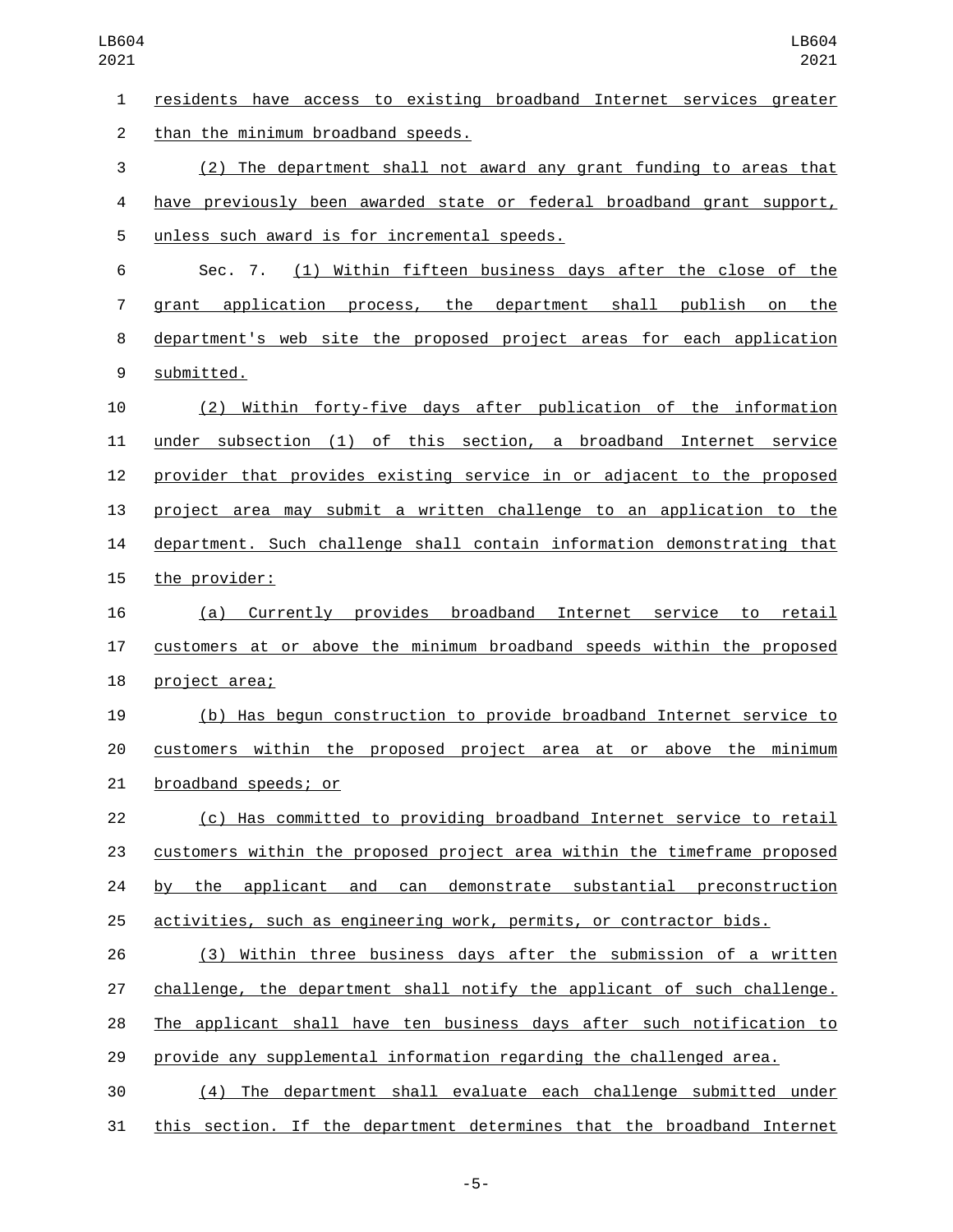| 1              | service provider currently provides, has begun construction to provide,   |
|----------------|---------------------------------------------------------------------------|
| $\overline{c}$ | or commits to provide broadband Internet service in the proposed project  |
| 3              | area, the department may deny the challenged application. Written         |
| 4              | explanation shall be provided to both the applicant and the challenger.   |
| 5              | (5) If the department denies an application as a result of a              |
| 6              | broadband Internet service provider challenge under this section and such |
| 7              | provider does not fulfill its commitment made pursuant to subdivision (2) |
| 8              | (c) of this section, the department shall not consider another challenge  |
| 9              | from such provider for the next two grant cycles, unless the department   |
| 10             | determines the failure to fulfill the commitment was due to circumstances |
| 11             | beyond the provider's control.                                            |
| 12             | Sec. 8. (1) As a condition of accepting a grant under the program,        |
| 13             | the applicant shall commit to do all of the following:                    |
| 14             | (a) Provide Internet service to all requesting households and             |
| 15             | businesses within the census blocks which make up the project supported   |
| 16             | area;                                                                     |
| 17             | (b) Become an eligible telecommunications carrier for the supported       |
| 18             | area and provide both supported voice services and broadband services for |
| 19             | the supported area;                                                       |
| 20             | (c) Offer rates in the supported area that are no greater than the        |
| 21             | rates offered outside of the supported area; and                          |
| 22             | (d) Provide both supported voice services and broadband services in       |
| 23             | the supported area for a minimum of five years.                           |
| 24             | (2) The department shall not add to the obligations required of           |
| 25             | grant recipients after the grant is awarded without the consent of the    |
| 26             | grant recipient.                                                          |
| 27             | (1) As a condition of an award of a grant under the<br>Sec. 9.            |
| 28             | program, the department shall require grant recipients to meet reasonable |
| 29             | deployment deadlines and other benchmark measures throughout the          |
| 30             | deployment process, taking into consideration the scope of the project,   |
| 31             | and weather factors, and availability of materials.<br>build<br>seasons   |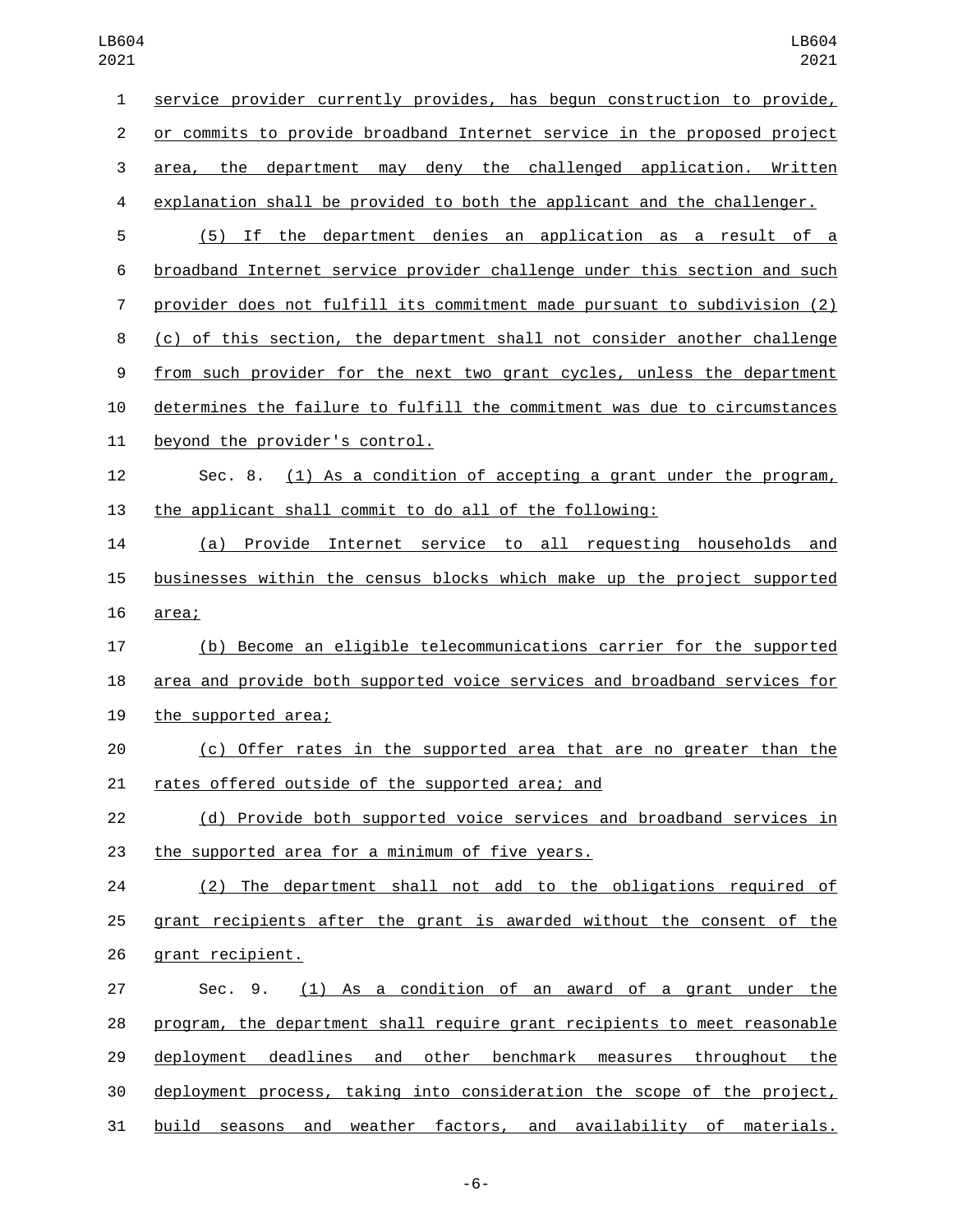1 Extensions shall be granted for good cause. (2) The department shall award grants to qualified applicants in all 3 regions of the state. (3) The grant recipient has sole discretion in the architectural and 5 engineering components of the project, and ownership of the network shall 6 remain with the grant recipient. (4) The maximum amount to be awarded under the program with respect 8 to any one project is XX dollars. Sec. 10. The department may adopt and promulgate rules and regulations as needed to carry out the Nebraska Accelerated Broadband 11 Deployment Grant Program Act. Sec. 11. Section 86-101, Revised Statutes Cumulative Supplement, 13 2020, is amended to read: 86-101 Sections 86-101 to 86-166 and sections 13 and 14 of this act shall be known and may be cited as the Nebraska Telecommunications 16 Requlation Act. Sec. 12. Section 86-103, Revised Statutes Cumulative Supplement, 2020, is amended to read: 86-103 For purposes of the Nebraska Telecommunications Regulation Act, unless the context otherwise requires, the definitions found in sections 86-103.01 to 86-121.01 and sections 13 and 14 of this act apply. Sec. 13. Eligible telecommunications carrier means an eligible telecommunications carrier as designated under 47 U.S.C. 214(e), as such 24 section existed on January 1, 2021. Sec. 14. Supported area means the census blocks within a local exchange area for which the commission designates an eligible telecommunications carrier to receive high-cost support from the Nebraska Telecommunications Universal Service Fund or any census block for which a company receives funding from a state of federal program to provide broadband services.30 Sec. 15. Section 86-123, Reissue Revised Statutes of Nebraska, is

-7-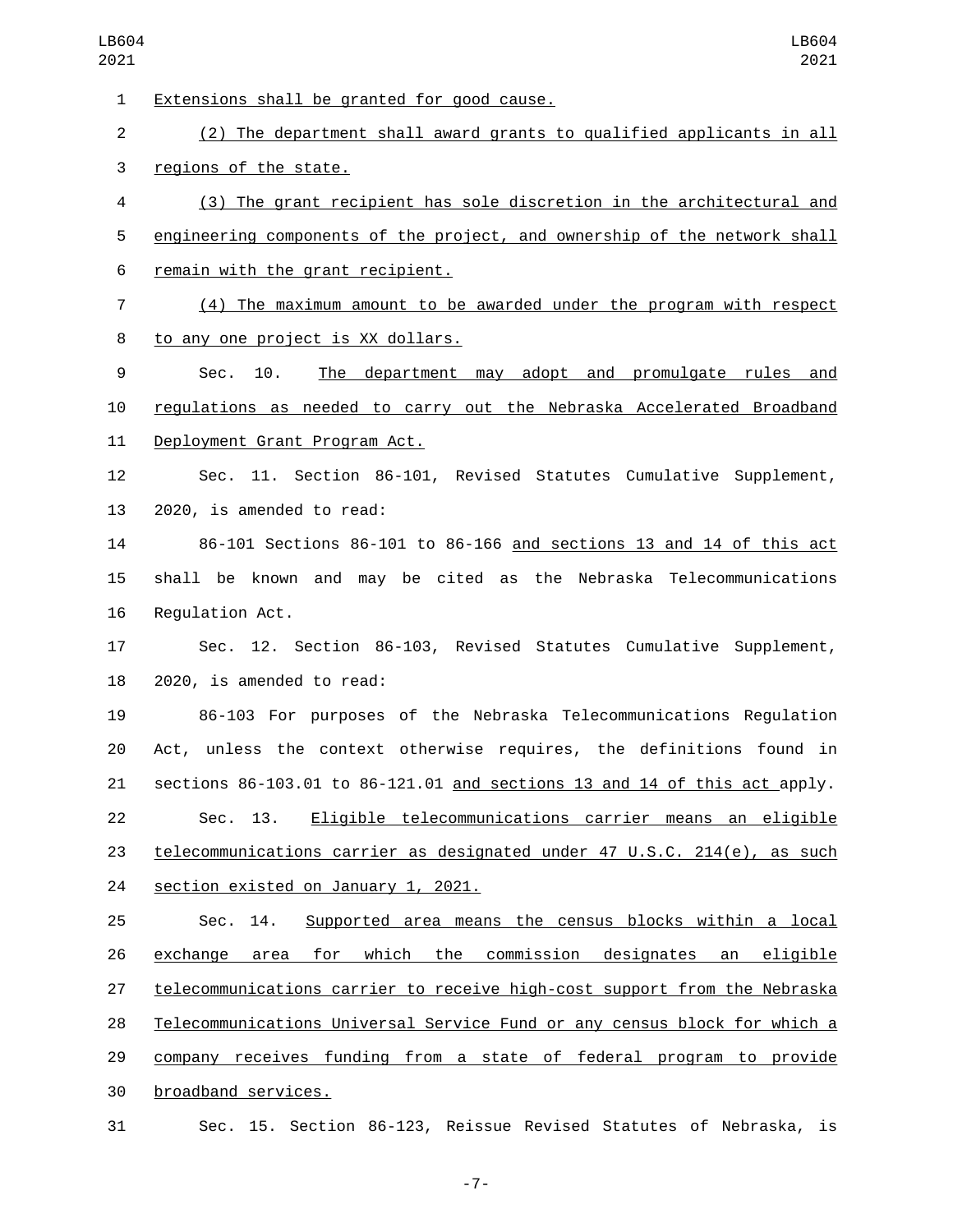1 amended to read:

 86-123 (1) The commission shall regulate the quality of telecommunications service provided by telecommunications companies and shall investigate and resolve subscriber complaints concerning quality of telecommunications service, subscriber deposits, and disconnection of telecommunications service. If such a complaint cannot be resolved informally, then, upon petition by the subscriber, the commission shall set the matter for hearing in accordance with the commission's rules and regulations for notice and hearing. The commission may by order grant or deny, in whole or in part, the subscriber's petition or provide such other relief as is reasonable based on the evidence presented at the hearing. Any such order of the commission may be enforced against any telecommunications company as provided in sections 75-140 to 75-144, and such order may be appealed by an interested party. The appeal shall be in 15 accordance with section 75-136.

 (2) The commission may regulate telecommunications company rates 17 pursuant to sections  $86-139$  to  $86-157$ .

 (3) The Nebraska Telecommunications Regulation Act shall preempt and prohibit any regulation of a telecommunications company by counties, cities, villages, townships, or any other local governmental entity.

 (4) This section shall only apply to a telecommunications company designated as an eligible telecommunications carrier and only in 23 supported areas.

 Sec. 16. Section 86-124, Revised Statutes Cumulative Supplement,  $2020$ , is amended to read:

86-124 (1) The commission shall not regulate the following:

 (a) One-way broadcast or cable television transmission of television 28 or radio signals;

 (b) Mobile radio services, radio paging services, and wireless 30 telecommunications service;

31 (c) Interexchange services; and

-8-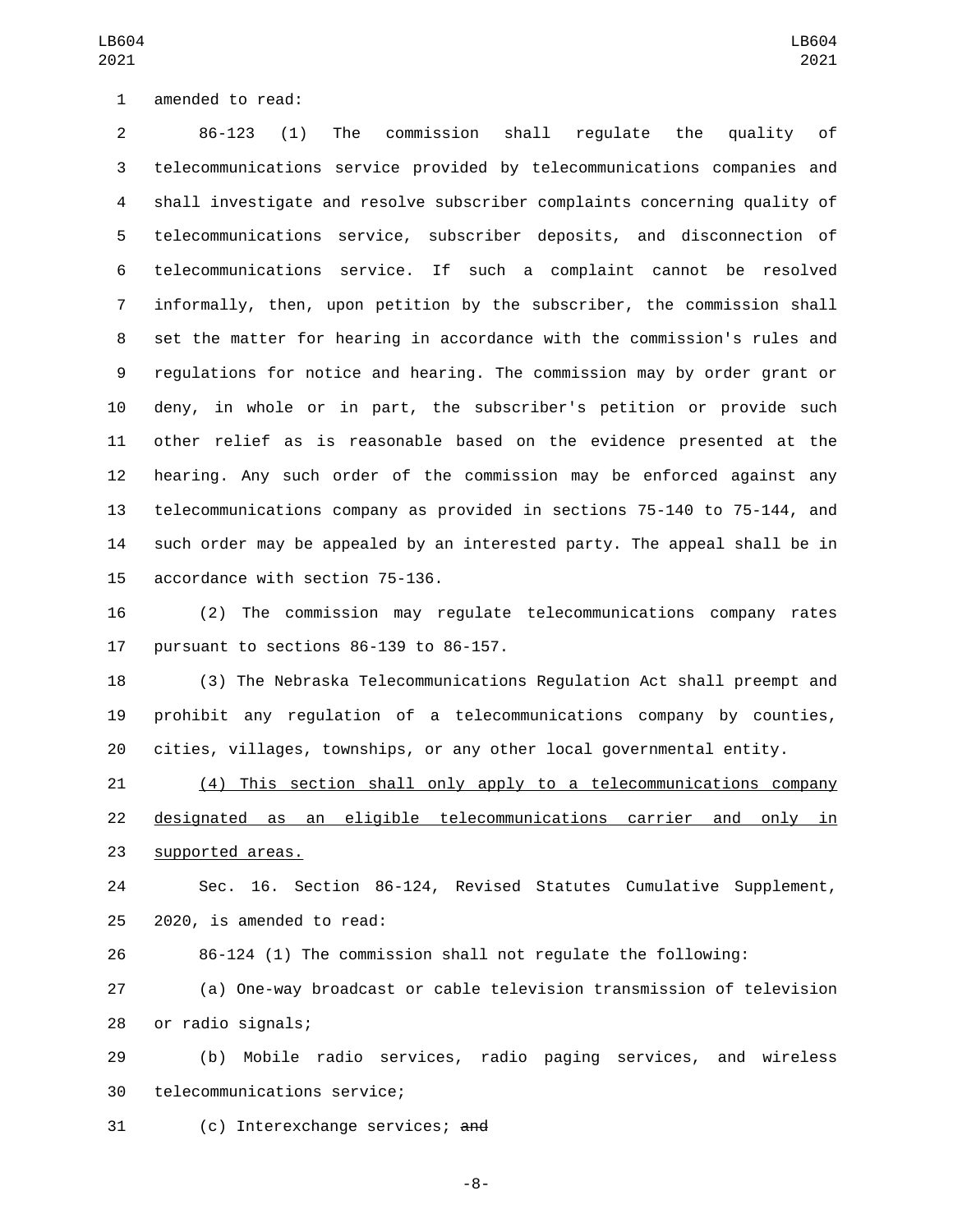(d) Internet-protocol-enabled service and voice over Internet protocol service, including rates, service or contract terms, conditions, 3 or requirements for entry for such service; and  $\overline{z}$ 

 (e) Telecommunications service by any telecommunications company not designated as the eligible telecommunications carrier for the relevant 6 supported area.

(2) This section shall not affect or modify:7

 (a) The enforcement of criminal or civil laws, including, but not limited to, laws concerning consumer protection and unfair or deceptive trade practices which apply generally to the conduct of business;

 (b)(i) Any entity's obligations or rights or commission authority under section 86-122 and under 47 U.S.C. 251 and 252, as such sections existed on January 1, 2019, and (ii) any carrier-to-carrier tariff rates, service quality standards, interconnection agreements, or other obligations for which the commission has jurisdiction under state or 16 federal law;

 (c) Any requirement to contribute to any fund administered by the commission authorized by the Enhanced Wireless 911 Services Act or the Nebraska Telecommunications Universal Service Fund Act;

 (d) Any commission jurisdiction over intrastate switched access rates, terms, and conditions, including the resolution of disputes arising from, and implementation of federal and state law with respect 23 to, intercarrier compensation;

 (e) The eligibility and requirements for the receipt of funds from the Nebraska Telecommunications Universal Service Fund and the rules, regulations, and orders under the Nebraska Telecommunications Universal Service Fund Act or the receipt of funds from the federal universal service fund, regardless of the unregulated status of the provider's 29 service under this section; and

 (f) Any entity's rights and obligations with respect to (i) registration under section 86-125, (ii) the use of public streets, roads,

-9-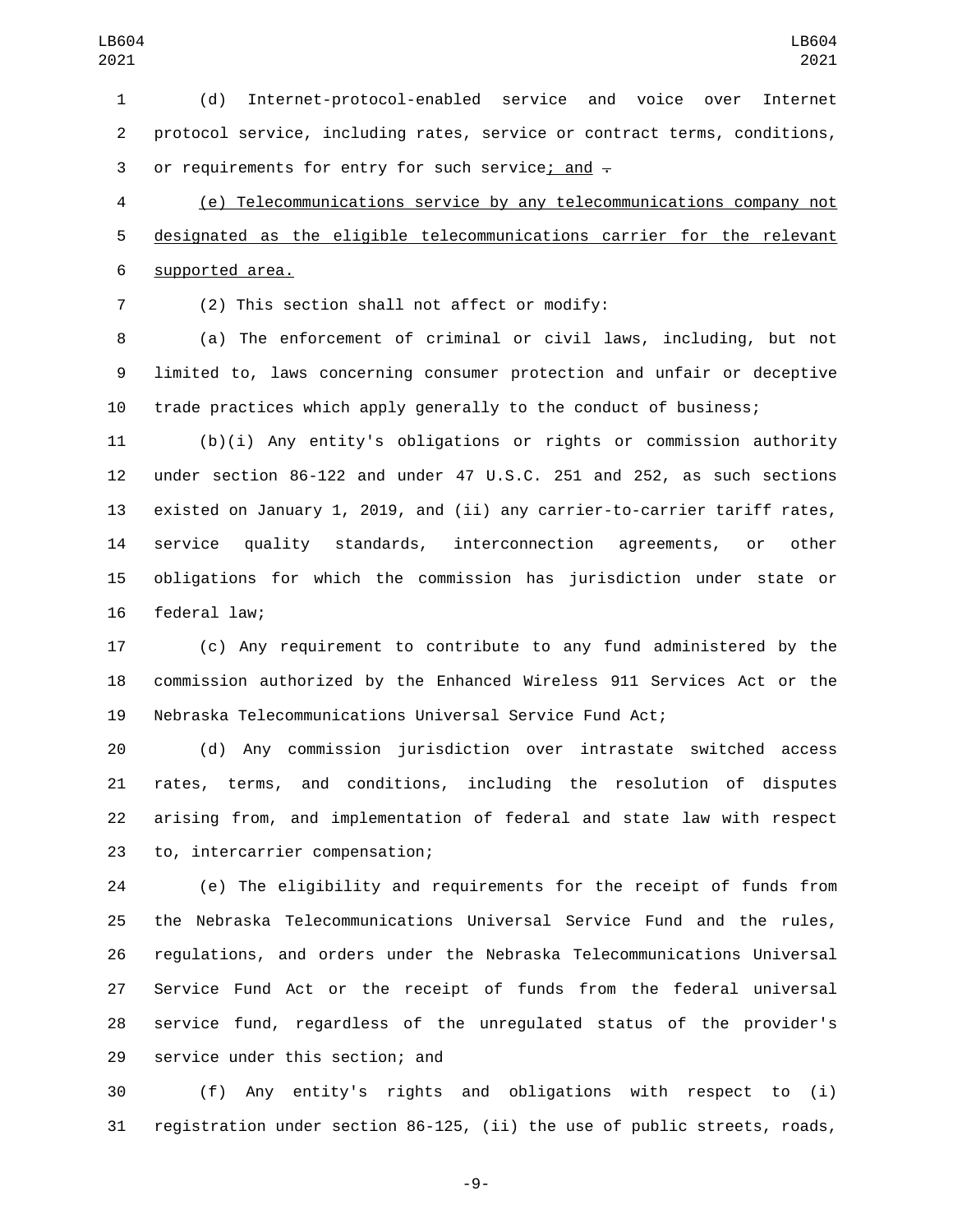highways, and rights-of-way, or (iii) a certificate of public convenience 2 and necessity or a permit.

 Sec. 17. Section 86-134, Reissue Revised Statutes of Nebraska, is 4 amended to read:

 86-134 No telecommunications company which provides intrastate interexchange service or basic local exchange service may abandon or 7 otherwise discontinue such service in or to a local exchange area or 8 supported area which it serves unless:

 (1) The commission finds upon application and hearing that one or more other telecommunications companies (a) are furnishing voice communications comparable telecommunications service to the subscribers or (b) have been designated as an eligible telecommunications carrier, in such local exchange area or supported area at the time of abandonment; and

 (2) The telecommunications company discontinuing telecommunications service to such local exchange area or supported area:

17 (a) Notifies its subscribers in the local exchange area <u>or supported</u> area in writing of the abandonment, which notice shall be sent at least thirty days prior to the effective date of such abandonment;

 (b) Refunds any unused prepaid subscription charges or other unused prepaid charges to each customer in the local exchange area or supported area prior to the effective date of the abandonment; and

 (c) Prior to the effective date of the abandonment, reimburses its 24 customers in the local exchange area or supported area for service charges which its customers incur in obtaining substitute service from another telecommunications company or, in lieu thereof, pays other telecommunications companies directly for such service charges on behalf of its customers making changes in their telecommunications service as a 29 result of the abandonment.

 Sec. 18. Section 86-324, Revised Statutes Cumulative Supplement, 31 2020, is amended to read:

-10-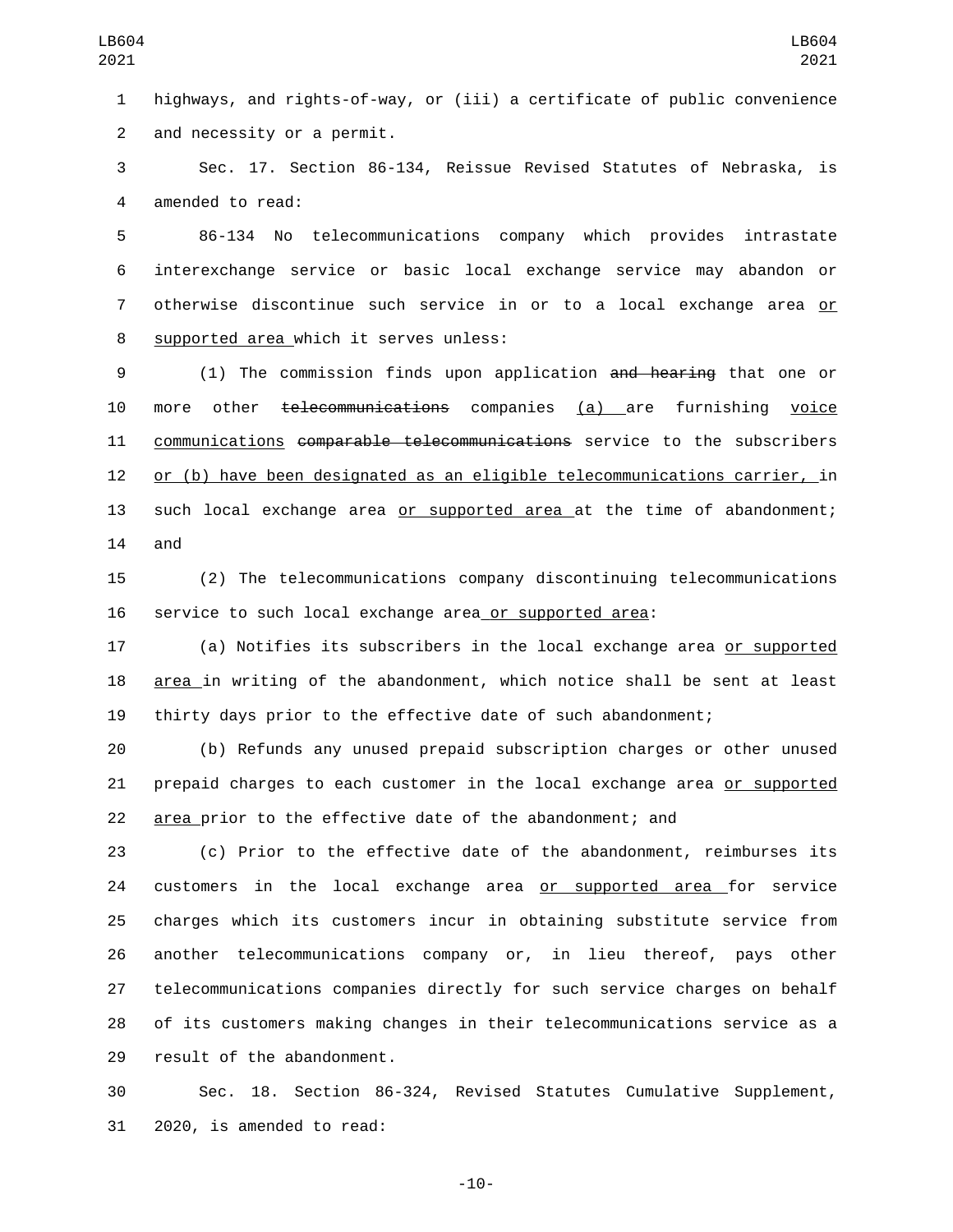86-324 (1) The Nebraska Telecommunications Universal Service Fund is hereby created. The fund shall provide the assistance necessary to make universal access to telecommunications services available to all persons in the state consistent with the policies set forth in the Nebraska Telecommunications Universal Service Fund Act. Only eligible telecommunications companies designated by the commission shall be eligible to receive support to serve high-cost areas from the fund. A telecommunications company that receives such support shall use that support only for the provision, maintenance, and upgrading of facilities and services for which the support is intended. Any such support should be explicit and sufficient to achieve the purpose of the act. The commission shall not designate more than one eligible telecommunications carrier per supported area to receive high-cost support from the fund, nor shall the commission designate any eligible telecommunications company to receive support from the fund in any supported area that has one or more companies providing advanced telecommunications capability service. Any telecommunications company opting not to receive high-cost support from the fund for a supported area shall notify the commission, and the commission shall grant such request within ninety days. For 20 purposes of this subsection:

 (a) Advanced telecommunications capability service has the same 22 meaning as in section  $86-103.01$ ;

 (b) Eligible telecommunications carrier has the same meaning as in 24 section 13 of this act; and

 (c) Supported area has the same meaning as in section 14 of this act.

 (2) Notwithstanding the provisions of section 86-124, in addition to other provisions of the act, and to the extent not prohibited by federal 29 law, the commission:

 (a) Shall have authority and power to subject eligible telecommunications companies to service quality, customer service, and

-11-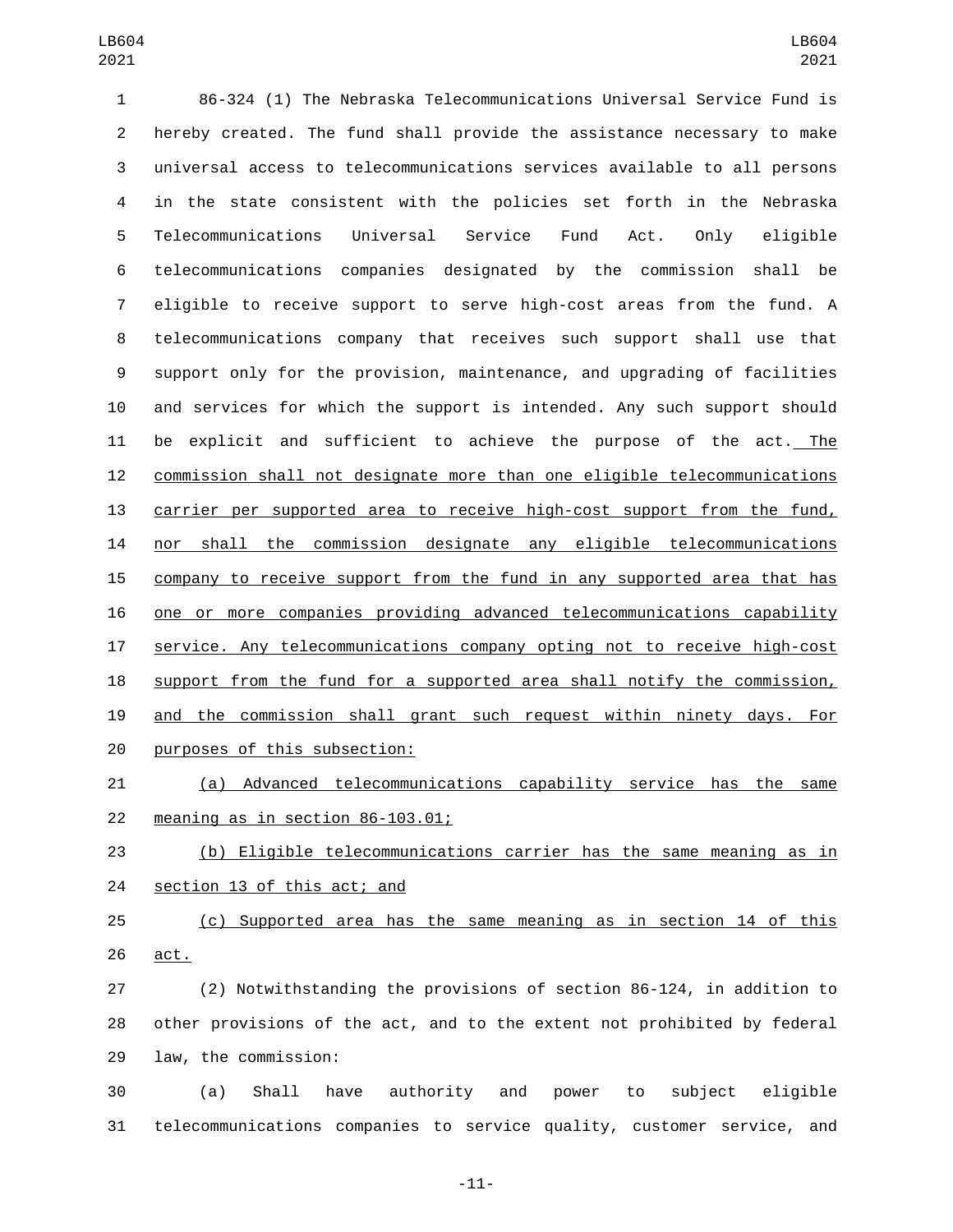billing regulations. Such regulations shall apply only to the extent of any telecommunications services or offerings made by an eligible telecommunications company which are eligible for support by the fund. The commission shall be reimbursed from the fund for all costs related to drafting, implementing, and enforcing the regulations and any other services provided on behalf of customers pursuant to this subdivision;

 (b) Shall have authority and power to issue orders carrying out its responsibilities and to review the compliance of any eligible telecommunications company receiving support for continued compliance with any such orders or regulations adopted pursuant to the act;

 (c) May withhold all or a portion of the funds to be distributed from any telecommunications company failing to continue compliance with 13 the commission's orders or requlations;

 (d) Shall require every telecommunications company to contribute to any universal service mechanism established by the commission pursuant to state law. The commission shall require, as reasonably necessary, an annual audit of any telecommunications company to be performed by a third-party certified public accountant to insure the billing, collection, and remittance of a surcharge for universal service. The costs of any audit required pursuant to this subdivision shall be paid by 21 the telecommunications company being audited;

 (e) Shall require an audit of information provided by a telecommunications company to be performed by a third-party certified public accountant for purposes of calculating universal service fund payments to such telecommunications company. The costs of any audit required pursuant to this subdivision shall be paid by the 27 telecommunications company being audited; and

 (f) May administratively fine pursuant to section 75-156 any person who violates the Nebraska Telecommunications Universal Service Fund Act.

 (3) Any money in the fund available for investment shall be invested by the state investment officer pursuant to the Nebraska Capital

-12-